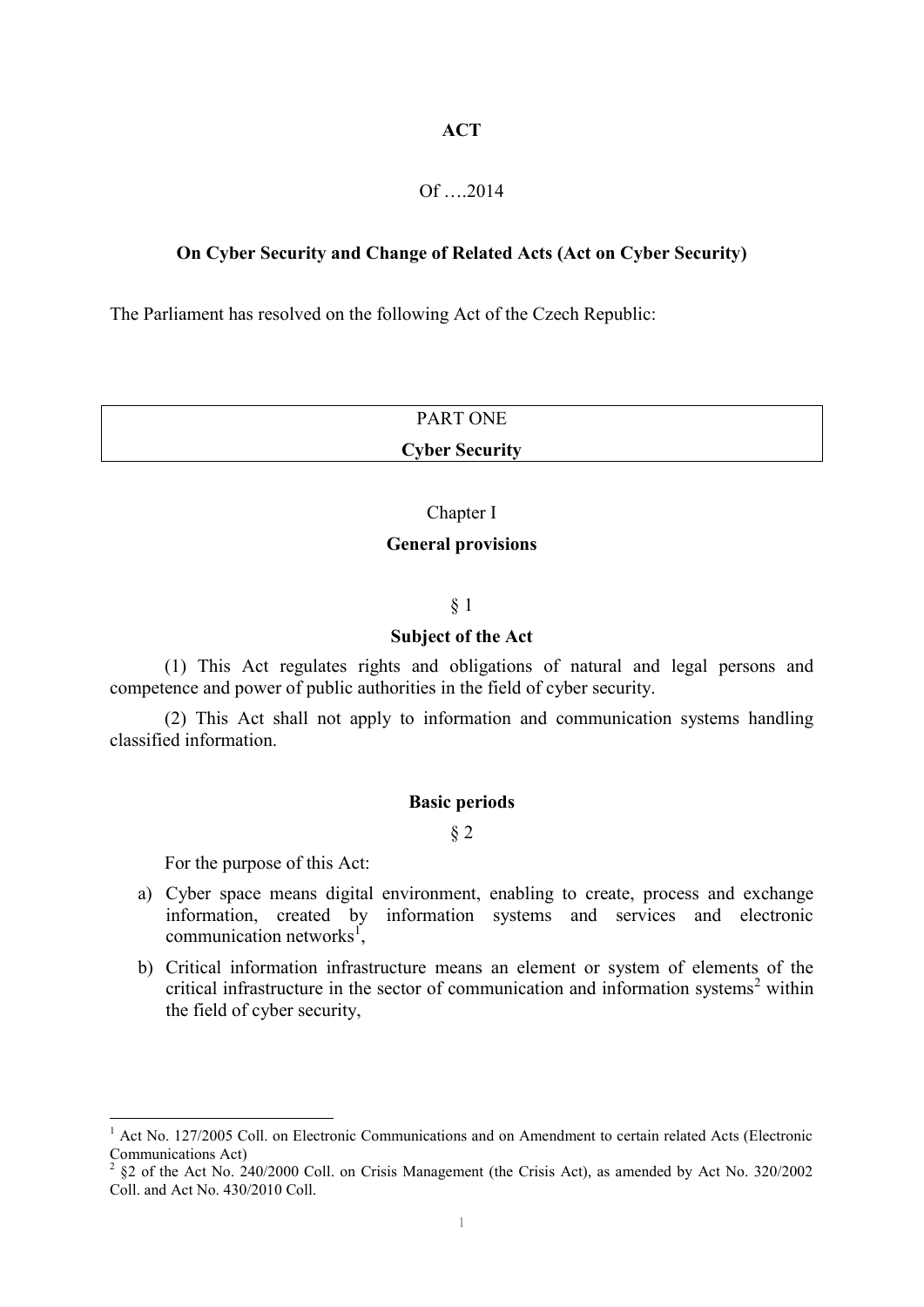- c) Security of information means ensuring confidentiality, integrity and availability of information,
- d) Important information system means an information system administrated by a public authority, that is not critical information infrastructure and which may endanger or noticeably limit the performance of public administration in case of information security breach,
- e) Administrator of information system means a public authority or natural and legal person, which determine the purpose of the information processing and conditions for the information system administration,
- f) Administrator of the communication system means a public authority or natural and legal person, which determine the purpose of the communication system and conditions for its administration and
- g) Important network means electronic communication network**1** providing direct international interconnection to public communication networks or providing direct connection to critical information infrastructure.

§ 3

Liable public authorities and natural and legal persons in the cyber security field are as follows:

- a) Electronic communication service provider and entity operating electronic communication network1, unless set out in b),
- b) Public authority or natural and legal person administrating important network, unless being administrator of communication system as set out in d),
- c) Administrator of critical information infrastructure information system,
- d) Administrator of critical information infrastructure communication system and
- e) Administrator of important information system.

# Chapter II

# **System to ensure cyber security**

## **Security measures**

# § 4

(1) Security measures mean a complex of activities, with the purpose of ensuring the security of information in information systems and availability and reliability of services and networks of electronic communications in cyber space.

(2) Public authorities and natural and legal persons set out in § 3 c) to e) are obliged in the extent necessary for ensuring cyber security to determine and implement security measures for critical information infrastructure information system, critical information infrastructure communication system or important information system and to keep security measures record in security documentation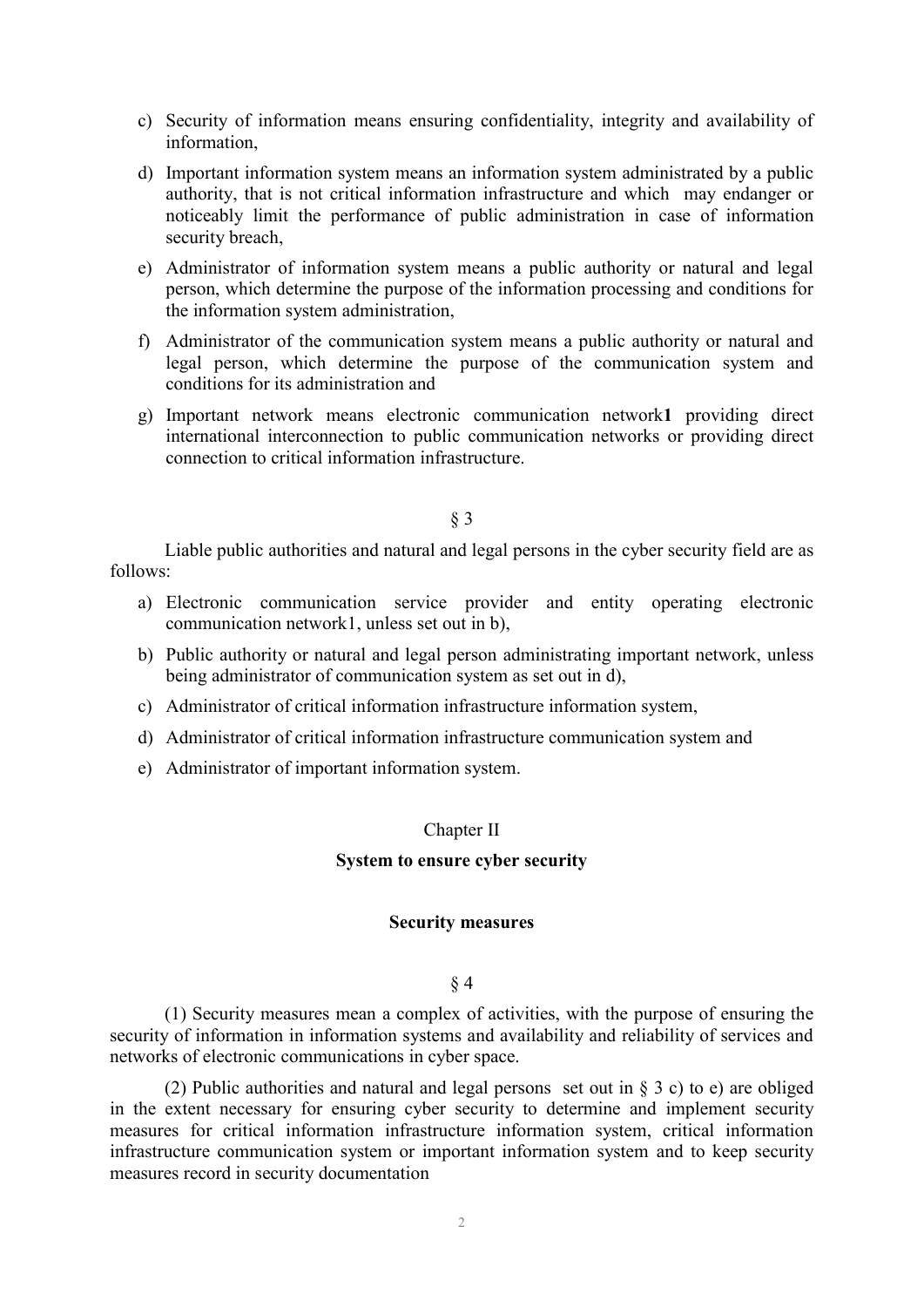(3) The authorities and persons mentioned in  $\S$  3 c) to e) are obliged to take into consideration the security measures requirements during the provider selection of the critical information infrastructure information system, critical information infrastructure communication system or important information system. The security measures requirements considerations according to the first phrase here above shall not be considered as unlawful limitation of the competition or unjustified obstructions of the competition.

§ 5

- (1) Security measures are as follows
- a) Organisational measures and
- b) Technical measures.
- (2) Organisational measures are as follows
- a) Information security management system,
- b) Risk management,
- c) Security policy,
- d) Organisational security,
- e) Security requirements on suppliers setting,
- f) Assets management,
- g) Human resources security,
- h) Critical information infrastructure or important information system operation and communication management,
- i) Access of persons to critical information infrastructure or to important information system management,
- j) Acquisitions, development and maintenance of critical information infrastructure and important information systems,
- k) Cyber security events and cyber security incidents management,
- l) Business continuity management and
- m) Critical information infrastructure and important information systems control and audit.
- (3) Technical measures are as follows
- a) Physical security,
- b) Communication networks integrity protection tools,
- c) Users' identity verification tools,
- d) Access authorization management tools,
- e) Counter malicious code protection tolls,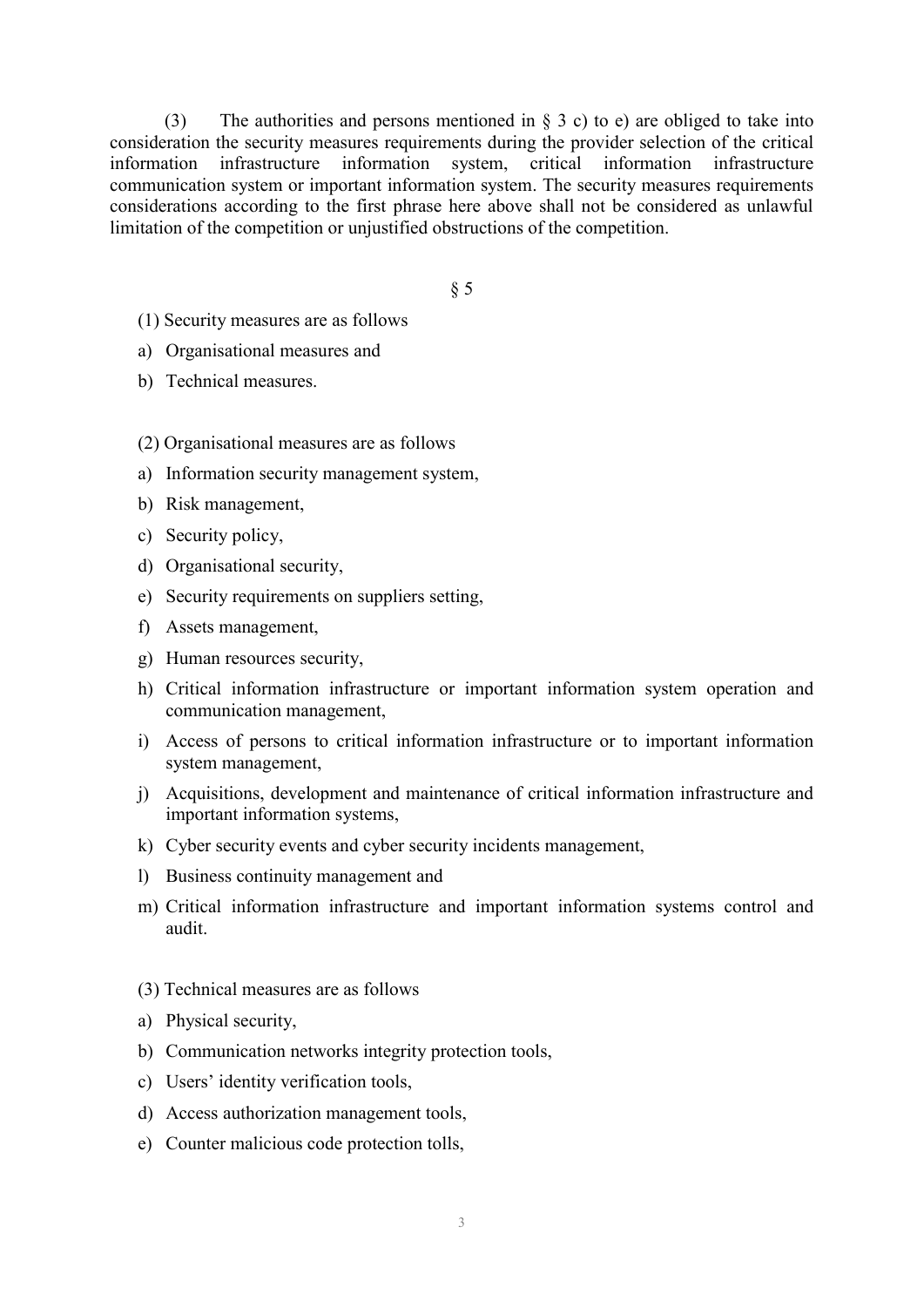- f) Critical information infrastructure and important information systems, their users and administrators activities recording tools,
- g) Cyber security events detection tools,
- h) Collection and evaluation of cyber security events tools,
- i) Application security,
- j) Cryptographic devices,
- k) Tools for ensuring the levels of information availability and
- l) Industrial and management systems security.

# § 6

Implementing legal regulation shall set out the following:

a) Security measures content,

1

- b) Content and structure of security documentation and
- c) Extent of security measures for public authorities and natural and legal persons set out in  $\S$  3 c) to e) and
- d) Important information systems and their determinative criteria.

# **Cyber security event and cyber security incident**

# § 7

(1) Cyber security event means an event which may cause security of information breach in information systems or security of services or security and integrity of electronic communication networks breach<sup>1</sup>.

(2) Cyber security incident means information security breach in information systems or security of services breach or breach or integrity of electronic communication networks resulting from cyber security event.

(3) Public authorities and natural and legal persons set out in § 3 c) to e) are obliged to detect cyber security events in their important network, critical information infrastructure information system, critical information infrastructure communication system or important information system.

# § 8

# **Cyber security incident report**

(1) Public authorities and natural and legal persons set out in § 3 b) to e) are obliged to report cyber security incidents in their important network, critical information infrastructure information system, critical information infrastructure communication system or important information system immediately after their detection; this shall not affect informational duty set out in other legal regulation<sup>3</sup>.

<sup>&</sup>lt;sup>3</sup> For example §98 paragraph 4 and §99 paragraph 4 of the Act No. 127/2005 Coll., as amended by Act No. 153/2010 Coll. and Act No. 468/2011 Coll.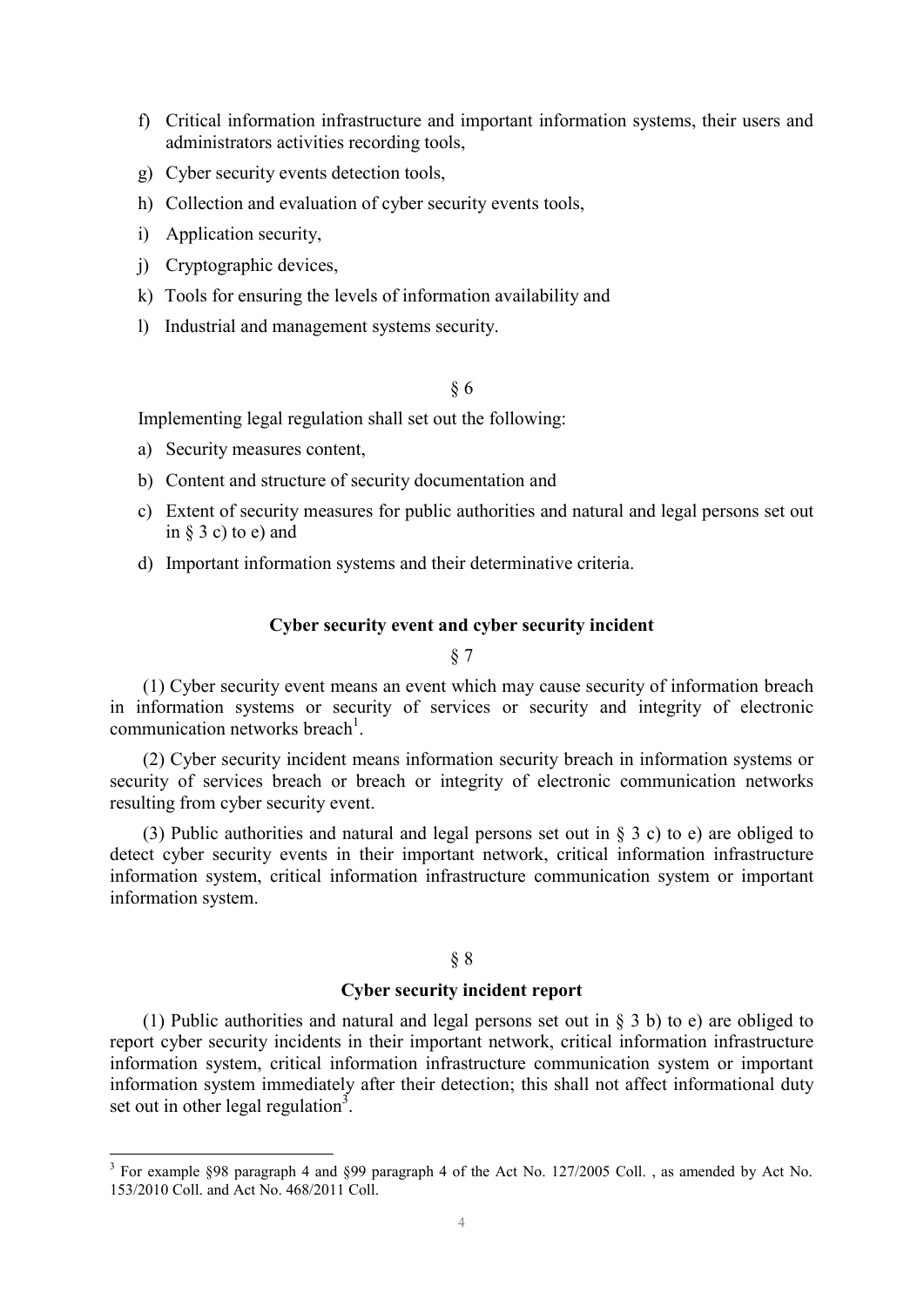(2) Public authorities and natural and legal persons set out in § 3 b) shall report cyber security incidents to the administrator of national CERT.

(3) Public authorities and natural and legal persons set out in § 3 c) to e) shall report cyber security incidents to the National Security Authority (hereinafter referred to as the "NSA").

(4) Implementing legal regulation shall set out the following:

- a) Cyber security incident's types and categories and
- b) Cyber security incident report's requirements and form.

# **Record keeping**

§ 9

(1) The NSA keeps cyber security incidents record (hereinafter referred to as "incidents record") which contains:

a) Cyber security incident report,

b) Identification data of a system where the cyber security incident occurred,

- c) Cyber security incident source data and
- d) Cyber security incident solving procedure, its outcome.

(2) The data set out in § 22 e) to g) may make part of the incidents record.

(3) The NSA provides incidents record data to the public authorities for the purpose of fulfilling tasks within their authority.

(4)The NSA may provide incidents record data to administrator of the national CERT, to bodies performing authority in the field of cyber security abroad and to other natural and legal persons acting in the field of cyber security in the extent necessary for ensuring protection of cyber space.

# § 10

(1) Employees of the Czech Republic working for the NSA, taking part in solving cyber security incident, are bound by confidentiality about incidents record data. Confidentiality lasts even after the termination of the labour law relationship towards the NSA.

(2) The director of the NSA may waive incidents evidence data confidentiality of persons set out in paragraph 1, together with determination of the data and waiver extent.

# § 11

#### **Measures**

(1) Measures mean the acts needed to protect information systems or services and electronic communication networks<sup>1</sup> from the threat in the cyber security field or from the cyber security incident or acts to solve already present cyber security incident.

(2) Measures are as follows: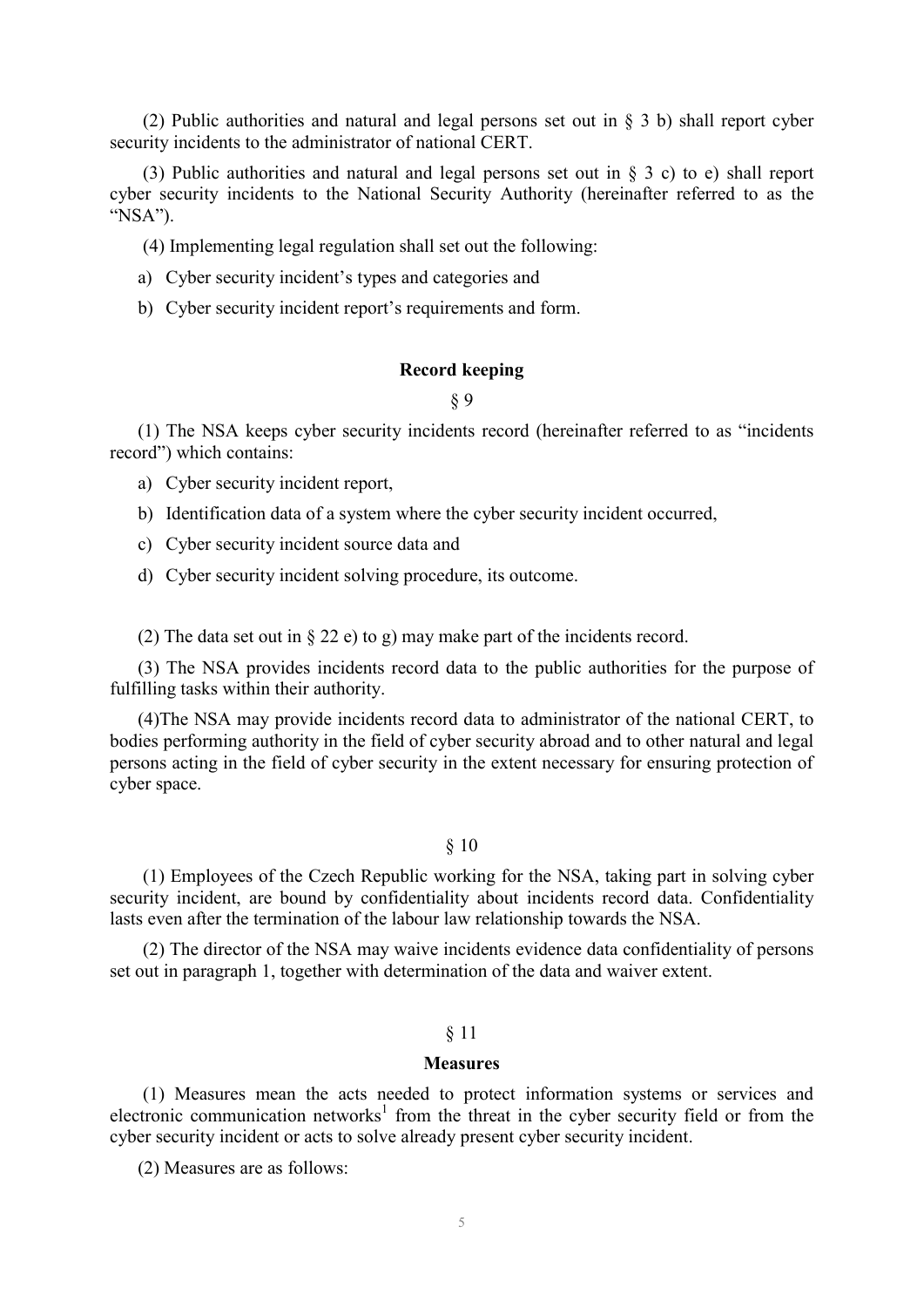a) Warnings,

1

- b) Reactive measures and
- c) Protective measures.
- (3) Reactive measures are obligatorily carried out by:
- a) Public authorities and natural and legal persons set out in  $\S$  3 a) and b) under the state of cyber emergency or under the state of emergency<sup>4</sup> in cases set out in §21 paragraph 6 and
- b) Public authorities and natural and legal persons set out in  $\S$  3 c) to e).

(4) Protective measures are obligatorily carried out by public authorities and natural and legal persons set out in § 3 c) to e).

#### § 12

## **Warning**

(1) The NSA shall issue warning in case it finds out, particularly from its own action or on the initiative of the administrator of the national CERT or from foreign cyber security authorities, that the threat in the field of cyber security occurs.

(2) Warning shall be published by the NSA on its internet websites and shall be notified to public authorities and natural and legal persons set out in § 3 via contact details kept in the evidence as set out in §16 paragraph 4.

#### **Reactive and protective measures**

§ 13

(1) The NSA shall issue decision on reactive measures to solve cyber security incident or to secure information systems or networks and electronic communication services<sup>1</sup> from cyber security incident, which is the first legal act in re. If it is not possible to deliver the decision into the hands of the addressee within 3 days from the day of its issuance, it is enforceable upon publishing on the NSA's public notice board. The decision set out in the first sentence may be issued by the NSA on site according to Administrative Procedure Code.

(2) Appeal against decision according to paragraph 1 has no suspensory effect.

(3) If the reactive measure to solve cyber security incident or to secure information systems or networks and services in electronic communications from cyber security incident concerns unspecified group of public authorities and natural and legal persons, such reactive measure shall be issued by the NSA by a measure of general nature.

(4) Public authorities and natural and legal persons as set out in §3 are obliged to immediately inform the NSA about execution of the reactive measure and its result. Terms of the notice shall be set out in implementing legal regulation.

<sup>4</sup> Constitutional Act of Law No. 110/1998 Coll., on the Security of the Czech Republic, as amended by Act No. 300/2000 Coll.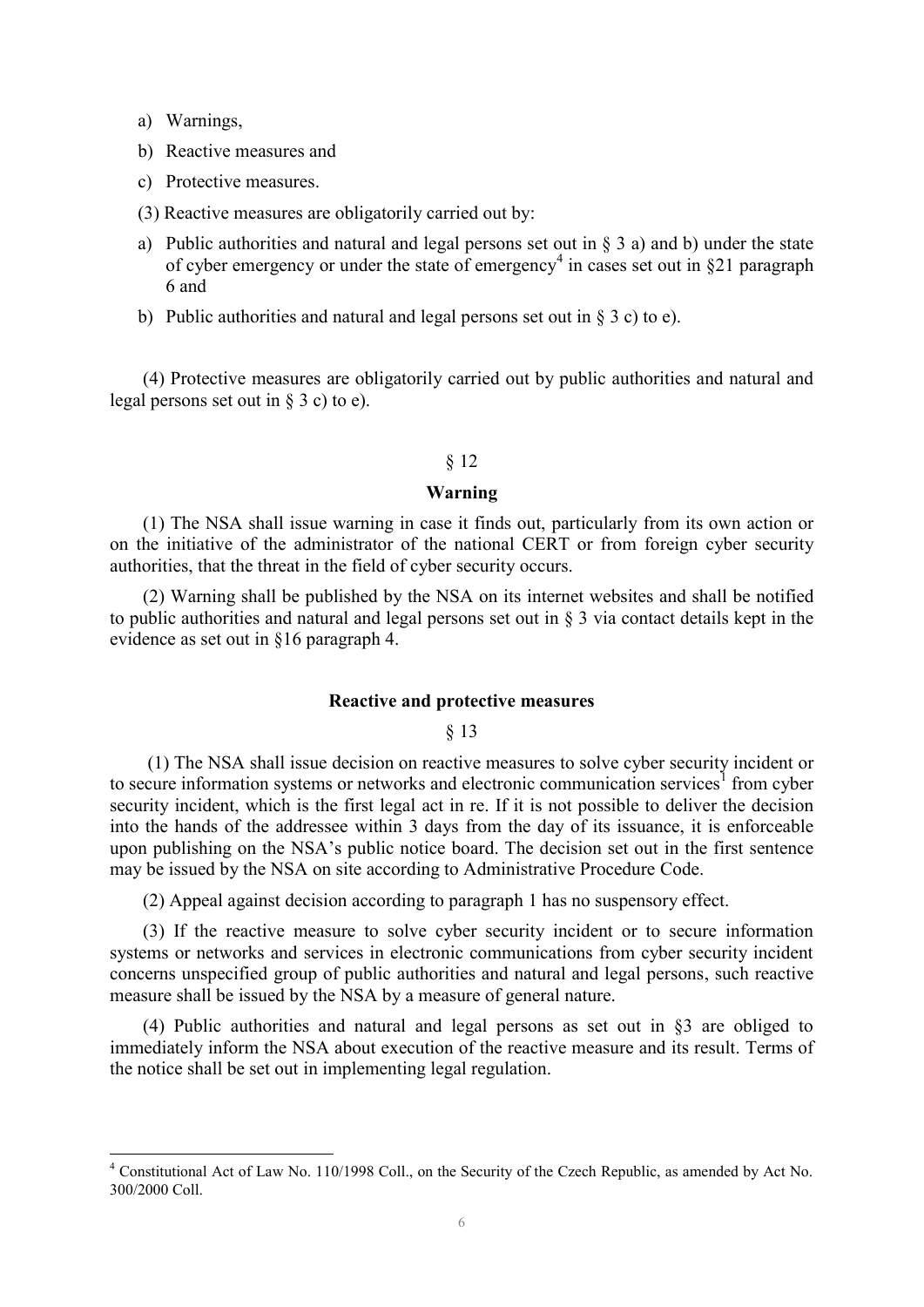(1) The NSA shall issue protective measure by measure of general nature on the basis of an already solved cyber security incident analysis in order to increase protection of information systems or services or electronic communication networks1.

(2) The NSA shall determine the method of increasing protection of information systems or services and electronic communication networks1 and deadline for its execution to public authorities and natural and legal persons set out in § 3 c) to e) by a measure of general nature.

#### § 15

(1) Measures of general nature according to  $\S$  13 or  $\S$  14 come into force upon publishing on the NSA's public notice board; provision § 172 of the Administrative Procedure Code shall not be used. Public authorities and natural and legal persons as set out in § 3 shall be notified about the issuance of the measure of general nature via contact details in the evidence according to § 16 paragraph 4.

(2) The comments to the measure of general nature issued according to  $\S$  13 or  $\S$  14 may be applied within 30 days upon its publishing on the NSA's public notice board. The NSA may change or repeal the measure of general nature in line with applied comments.

#### § 16

## **Contact details**

(1) The contact details mean:

- a) As for legal person, the trading company or the name, address of the seat, identification number of the person or similar number assigned abroad,
- b) As for natural person pursuing business, the trading company or the name including differentiating amendment or other marking, address of the seat and identification number of a person,
- c) As for public authority, its name, address of the seat, person registration number, if assigned and the public authority identification, when the person registration number is not assigned,

and the natural person's data, who is authorized to act on behalf of the public authority or natural or legal person in issues provided for by this Act ; name, surname, telephone number and electronic mail address.

(2) Contact details and their changes shall be announced by

- a) Public authority or natural and legal persons set out in  $\S$  3 a) and b) to the administrator of the national CERT and
- b) Public authority or natural and legal persons set out in § 3 c) to e) to the NSA.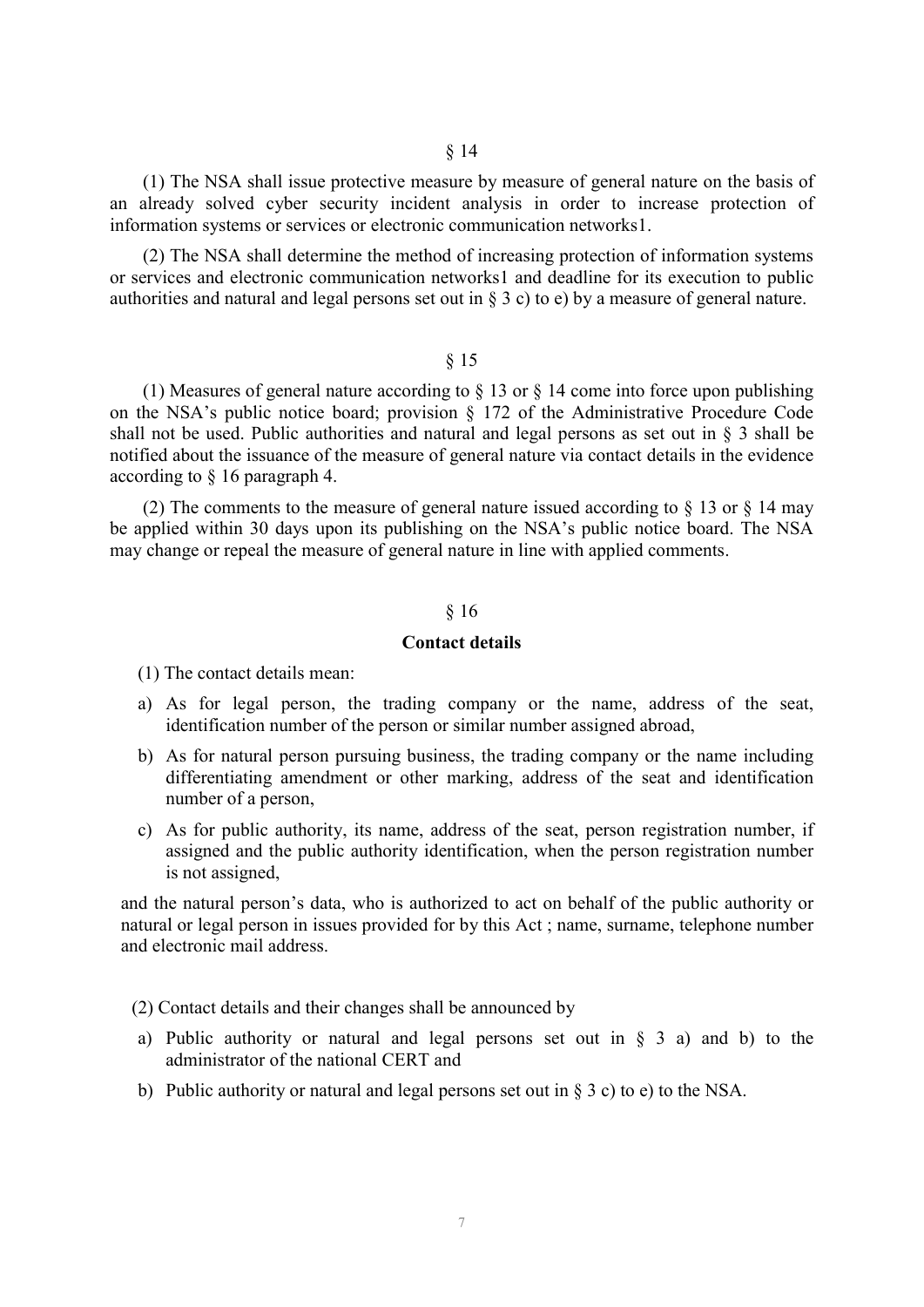(3) Public authority or natural and legal persons set out in  $\S$  3 c) to e) shall immediately announce changes only of the details set out in paragraph 1, which are not referential details kept in the basic registers.

(4) The NSA shall keep contact details evidence, which contains details set out in paragraph 1.

(5) The NSA is authorized to require contact details collected by the administrator of the national CERT according to paragraph 2 a) under the state cyber emergency.

(6) Contact details notice template and its form shall be set out in the implementing legal regulation.

## § 17

#### **National CERT**

(1) National CERT ensures under the provisions of this Act information sharing on national and international level in the field of cyber security.

(2) Administrator of the national CERT shall

- a) Accept the contact details notice from public authorities or natural and legal persons set out in  $\S$  3 a) and b), keep record of and store them,
- b) Accept cyber security incidents reports from public authorities or natural and legal persons set out in § 3 b), keep record of, store and protect them,
- c) Evaluate cyber security incidents as for public authorities or natural and legal persons set out in  $\S$  3 b),
- d) Provide public authorities or natural and legal persons set out in §3 a) and b) with methodical support, help and cooperation when cyber security incident occurs.,
- e) Act as point of contact for public authorities or natural and legal persons set out in  $\S$ 3 a) and b),
- f) Carry out vulnerability analysis in the cyber security field,
- g) Transmit to the NSA the cyber security incident data without disclosing the announcer of the cyber security incident and
- h) Under the state of cyber emergency and on the NSA's request, transmits contact details of public authorities or natural and legal persons set out in §3 a) and b).

(3) Administrator of national CERT may, on its own behalf and responsibility, perform also other business activity in the field of cyber security unspecified by this Act, in case such an activity does not harm the duties fulfilment set out in paragraph 2.

(4) Administrator of national CERT shall coordinate its activities with the NSA while fulfilling its duties set out in paragraph 2.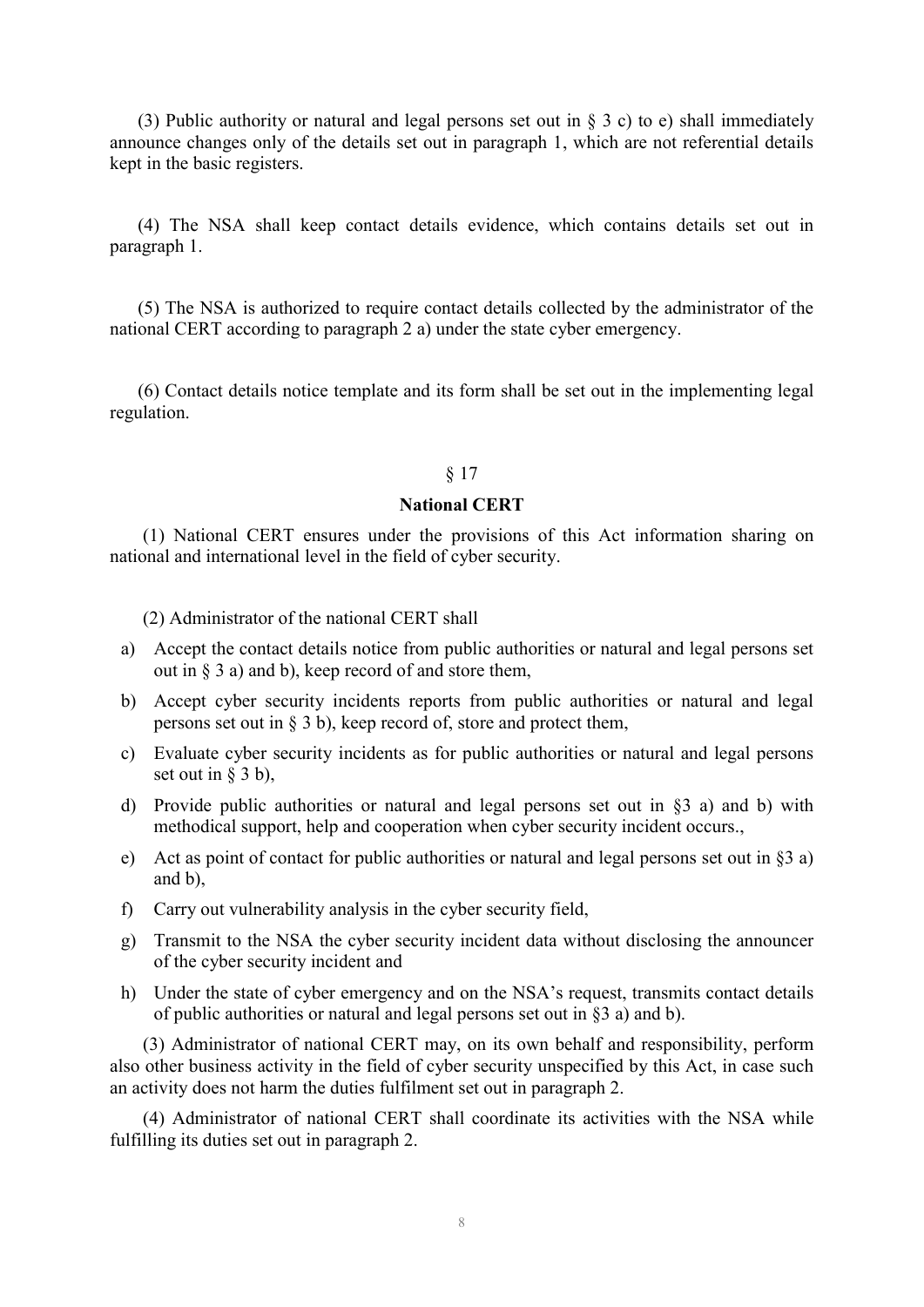(5) Administrator of national CERT shall act inpartially when fulfilling the duties according to paragraph 2.

#### § 18

## **Administrator of national CERT**

- (1) Administrator of national CERT may be only a legal person
- a) Who fulfils conditions set out in paragraph 2 and
- b) Who was concluded a public-law contract with the NSA according to § 19.
- (2) Administrator of national CERT may be only a legal person who
- a) Does not carry out any activities against the interests of the Czech Republic according to Act on Protection of Classified Information and has never done so,
- b) Operates or administrates information systems or services and electronic  $c$ ommunication networks<sup>1</sup> or participates in their operation and administration, at least for the time period of 5 years,
- c) Has technological prerequisites for the field of cyber security,
- d) Is a member of a multinational organisation operating in the field of cyber security,
- e) Has no record of arrears in the evidence of taxes by the financial and customs authorities of the Czech Republic, nor in the evidence of taxes, nor in the evidence of social insurance, nor in the evidence of health insurance and
- f) Has not been sentenced for committing any crime set out in §7 of the Act No. 418/2011 Coll., on the criminal responsibility of legal persons and proceedings against them.
- g) Is not a foreign person accordin to another legal prescription and hasn´t been created solely to gain profit; therefore the National CERT´s operator ability to perform according to§ 17 paragraph 3.

(3) The interested applicant proves the fulfilment of conditions stated above via presentation of

- a) Statutory declaration in case of paragraph 2 a) to d), g) and h) and
- b) Confirmation by the financial and customs authorities of the Czech Republic in case of paragraph 2 a).

(4) From the content of the statutory declaration according to paragraph 3 a) it must be clear that the applicant fulfils relevant prerequisites. Confirmation according to paragraph 3 b) that applicant does not have in the evidence of taxes of financial and customs authorities of the Czech Republic nor in the evidence of taxes nor in the evidence of social insurance and public health insurance, has no record of arrears. This confirmation must not be older than 30days.In order to prove conditions stated in paragraph 2 f), the NSA shall require criminal record according to different legal regulation.<sup>5</sup>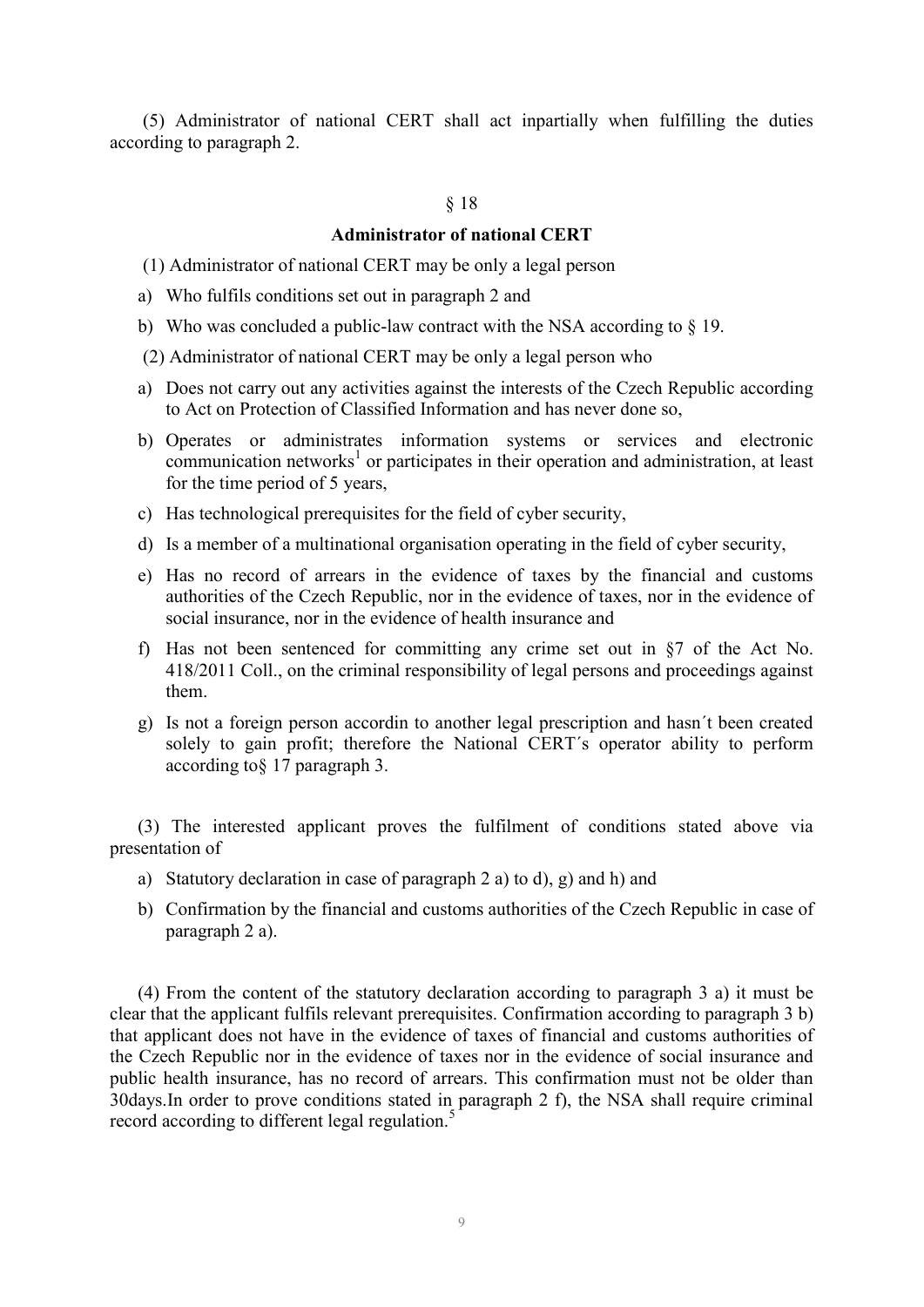(5) Administrator of the national CERT proceeds its activities according to §17 paragraph  $(2, a), b), c), e), g)$  and h free of charge.

(6) The NSA shall publish the administrator of the national CERT's data; the trading company or name, address of seat, identification number of person, identification of data box and address of the internet pages.

#### § 19

# **Public-law contract**

(1) The NSA concludes a public-law contract (hereinafter referred to as  $\alpha$  contract  $\alpha$ ) with a legal person chosen by the selection procedure in line with § 163 paragraph 4 of the Administrative Procedure Code in order to cooperate in the field of cyber security and ensure activities set out in § 17 paragraph 2. The selection procedure shall be published by the NSA.

- (2) The contract contains at least
- a) Indication of contracting parties,
- b) Definition of the subject of the contract,
- c) Rights and obligations of the contracting parties,
- d) Cooperation conditions of the contracting parties,
- e) Terms and conditions of the parties' withdrawal from the contract,
- f) Notice period and notice reasons,
- g) Ban on misuse of data acquired while performing activities set out in §17 paragraph 2,
- h) Terms of national CERT activities according to § 17 paragraph 3 and
- i) Terms of handover and extent of data handed over to the NSA if the contract loses effect.

(3) The contract concluded according to paragraph 1 shall be published in the NSA's Bulletin, except for the parts of the contract, whose publishing is not allowed by other legal regulation.

(4) If the contract is not concluded according to paragraph 1, or if the contract loses effect, the activity of the national CERT shall be fulfilled by the NSA.

#### § 20

# **Governmental CERT**

Governmental CERT, as a part of the NSA

- a) Receives the contact details notice from public authorities and natural and legal persons set out in § 3 c) to e),
- b) Receives cyber security incidents reports from public authorities and natural and legal persons set out in § 3 c) to e),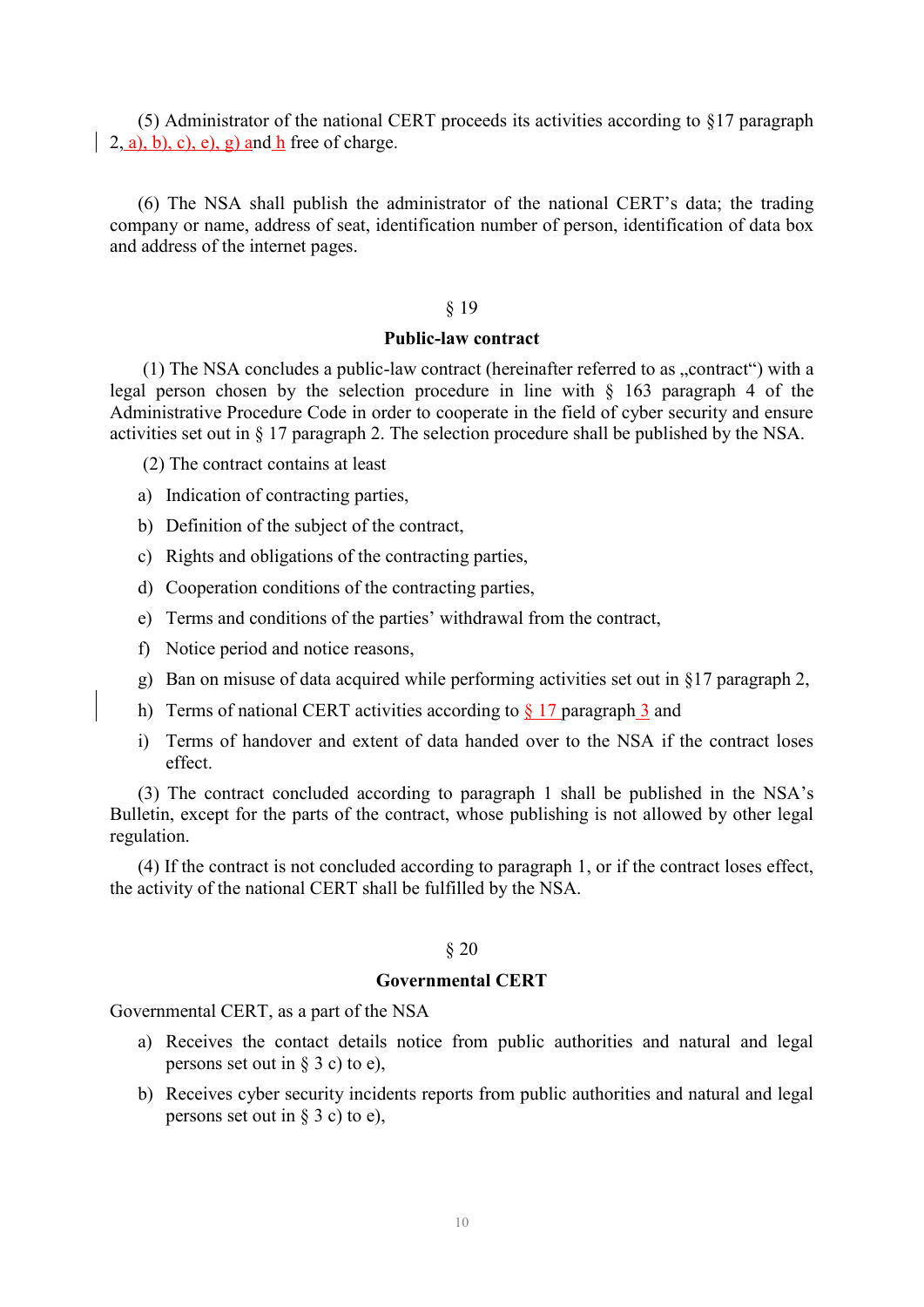- c) Evaluates cyber security events and cyber security incidents data from critical information infrastructure, from important information systems and from other information systems of the public administration,
- d) Provides methodical support and help to public authorities and natural and legal persons set out in  $\S$  3 c) to e)
- e) Provides cooperation to public authorities and natural and legal persons set out in §3 c) to e) during cyber security incidents and cyber security events,
- f) Receives impulses and data from public authorities and natural and legal persons set out in §3 and from other public authorities and natural and legal persons, and analyses these impulses and data,
- g) Receives data from the administrator of the national CERT and analyses this data,
- h) Receives data from bodies, performing authority in the field of cyber security abroad, and analyses this data,
- i) Provides according to §9 paragraph 4 to the administrator of the national CERT, entities performing authority in the field of cyber security abroad and other entities acting in the field of cyber security with incidents record data and
- j) Performs vulnerability analysis in the field of cyber security.

# Chapter III

# **State of cyber emergency**

# § 21

(1) State of cyber emergency means a state, during which information security in information systems or security and integrity of services or electronic communication networks is seriously endangered and the interests of the Czech Republic may thus be violated or endangered according to the law on protection of classified information.

(2) State of cyber emergency shall be declared by the Director of the NSA. The decision on the state of cyber emergency declaration shall be announced on the NSA's public notice board. Information on the state of cyber emergency declaration shall be published in communication mass media. The provider of the television or radio broadcasting is obliged to announce the information on the state of cyber emergency declaration without cost reimbursement, on request of the NSA, without delay and with no content and meaning adjustment.

(3) Decision on the state of cyber emergency declaration enters into force at the moment stipulated in the decision. State of cyber emergency shall be declared for a necessary period of time, for a maximum of 7 days. The period given may be prolonged; total period of a declared state of cyber emergency shall not exceed 30 days.

(4) During the state of cyber emergency the NSA Director shall inform the government about the procedure of the state of cyber emergency solving and about current state of threats, which led to the state of cyber emergency declaration. Under the state of cyber emergency and under the state of emergency in cases set out in paragraph 6, the NSA is entitled to issue decisions or measures of general nature according to §13 also to public authorities and natural and legal persons set out in §3 a) and b).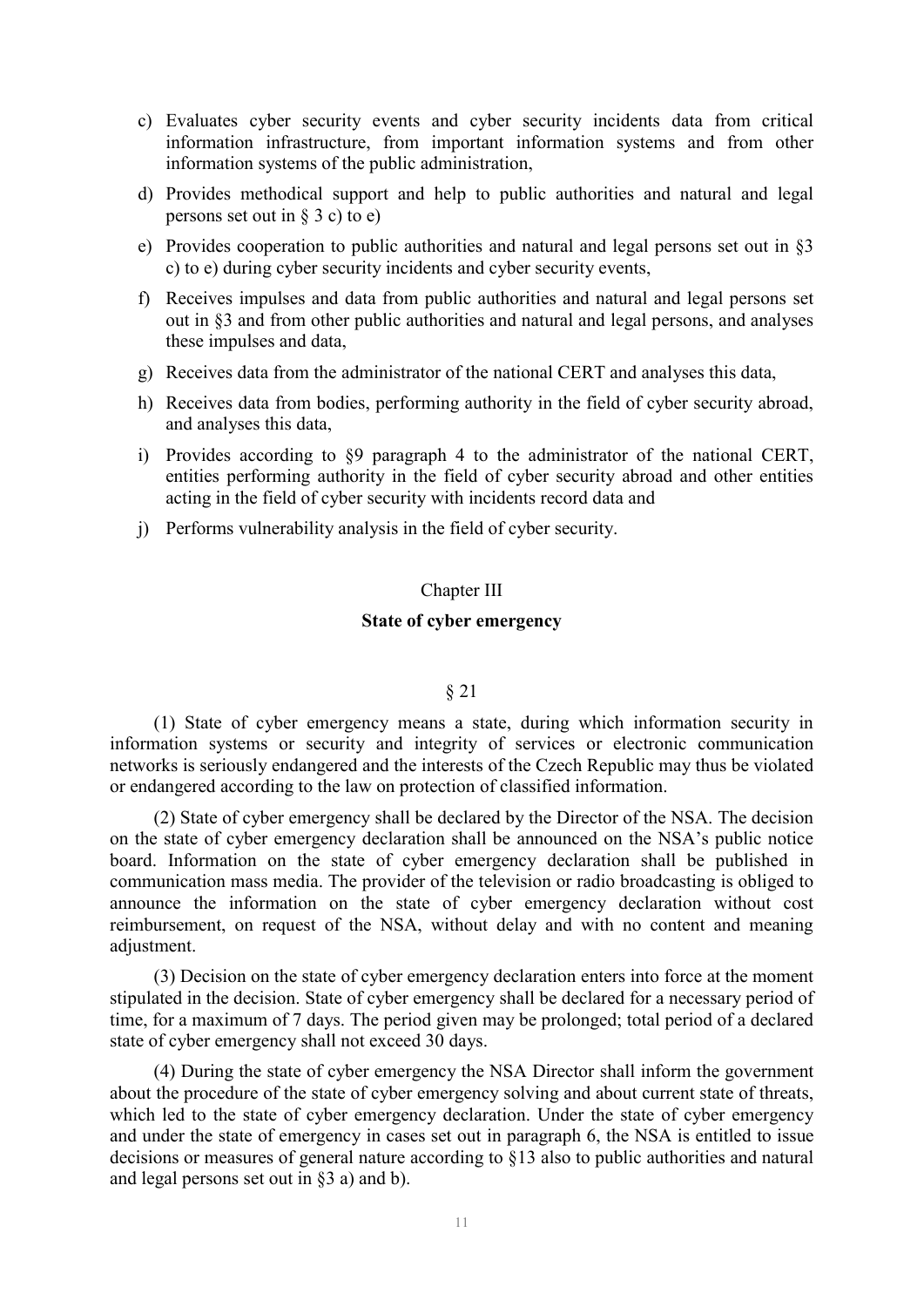(5) State of cyber emergency shall not be declared in case when the threat to security of information in the information systems or security of services or security and integrity of electronic communication networks<sup>1</sup> threat may be averted by the NSA's activities according to this Act.

(6) If it is not possible to avert the threat to information security in information systems or to security of services or security and integrity of electronic communication networks<sup>1</sup> within the framework of the state of cyber emergency, the NSA Director shall immediately ask the government to declare state of emergency. Decisions and measures of general nature issued by the NSA according to §13 before the state of emergency declaration remain effective as long as such measures do not contradict the emergency measures declared by the government.

(7) State of cyber emergency shall terminate after the given period, unless the NSA Director decides to terminate it earlier or by declaration of state of emergency<sup>4</sup>.

#### Chapter IV

## **State administration performance**

#### § 22

(1) State administration in the field of cyber security is carried out by the NSA, unless otherwise stipulated by the law.

(2) The NSA

- a) Determines security measures,
- b) Issues countermeasures,
- c) Ensures the activities of the National Cyber Security Centre,
- d) Keeps records according to this Act,
- e) Imposes fines for administrative offences according to this Act,
- f) Acts like a coordination body during the state of cyber emergency,
- g) Cooperates with public authorities and natural and legal persons, which work in the field of cyber security, especially with public-law corporations, research and development units and other units of CERT type,
- h) Ensures international cooperation,
- i) Negotiates and concludes agreements on international cooperation,
- j) Ensures prevention, education and methodical support in the field of cyber security,
- k) Ensures research and development in the field of cyber security,
- l) Concludes public-law contract with the national CERT administrator,
- m) According to Emergency law, it sends to the Ministry of Interior proposals of critical infrastructure elements in the area of communication and information systems in the field of cyber security, the administrator of which is an organisational state body,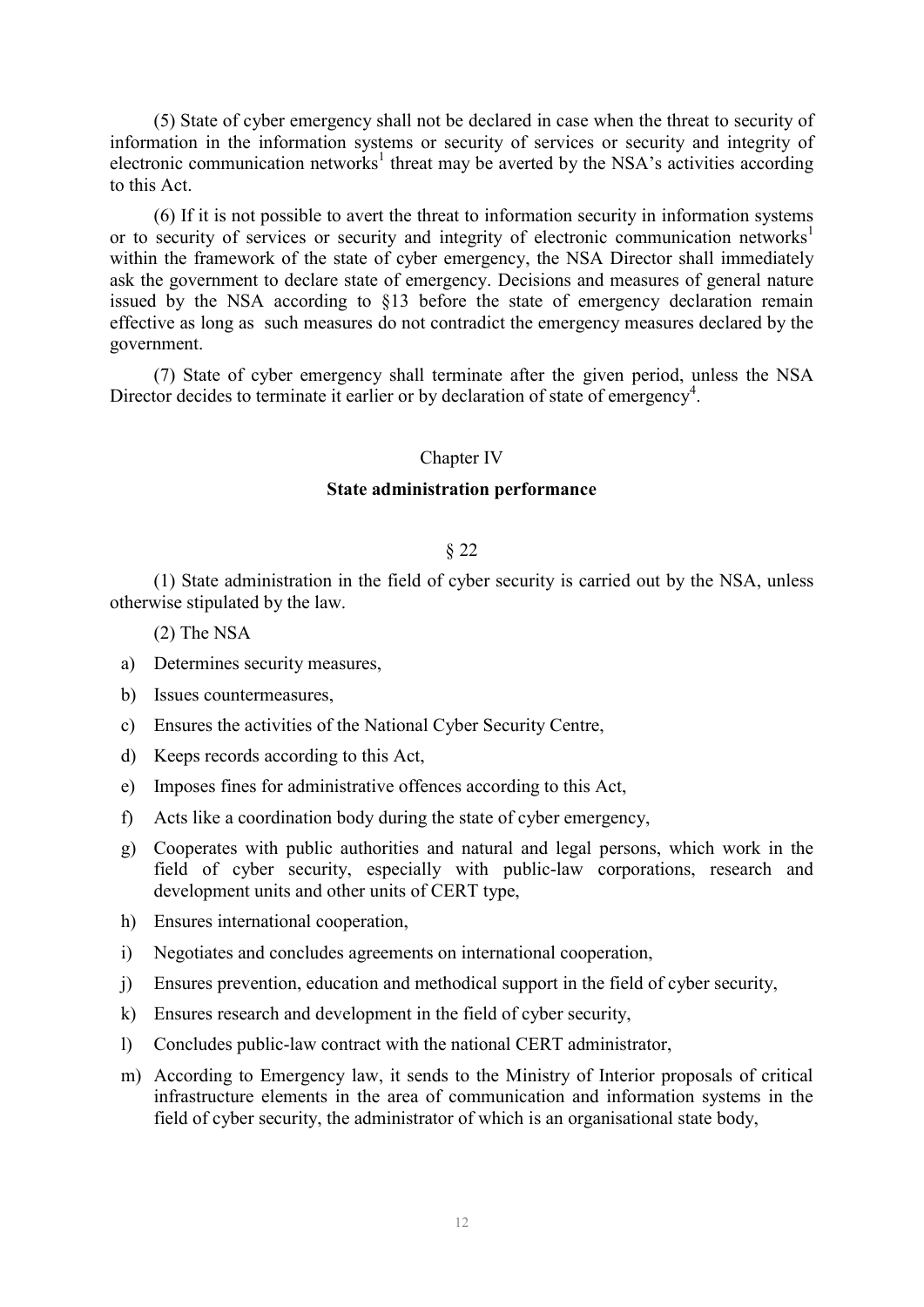- n) Determines elements of critical infrastructure in the area of communication and information systems in the field of cyber security according to Emergency law, except elements set out in m) and
- o) Fulfils other tasks in the field of cyber security set out by this Act.

# Chapter V

## **Control, supervision and administrative offences**

#### § 23

#### **Control**

(1) The NSA shall perform control in the field of cyber security. While performing control, the NSA determines how public authorities and natural and legal persons set out in §3 fulfil duties set by this Act and decisions and measures of general nature issued by the NSA, and how they respect the implementing legal regulations in the field of cyber security.

(2) The NSA controls

- a) Public authorities and natural and legal persons set out in  $\S$  3 a) and b), whether they fulfil duties assigned by the NSA via decision or measure of general nature according to §13under the state of cyber emergency,
- b) Public authorities and natural and legal persons set out in  $\S$  3 c) to e), whether they fulfil duties set out in §4 paragraph 2, §8 paragraph 3 and §16 paragraph 2 b) and duties assigned by the NSA via decision or measure of general interest according to §13 or §14.

# § 24

#### **Corrective measures**

(1) In case the NSA ascertains any deficiencies during control, it assigns the controlled public authority or natural and legal persons to rectify them in a specified period of time and possibly to determine in which way.

(2) In case the critical information infrastructure information system, critical information infrastructure communication system or important information system is immediately endangered by cyber security incident, which can significantly damage or destroy it, the controlling body may prohibit the controlled public authority or natural and legal persons from using this system or its parts until the ascertained deficiency is eliminated.

# **Administrative offences**

# § 25

(1) Legal entity or natural entity pursuing business set out in § 3 a) or b) commits administrative offence in the following cases:

a) Does not implement duties assigned by the NSA via decision or measure of general nature according to § 13, or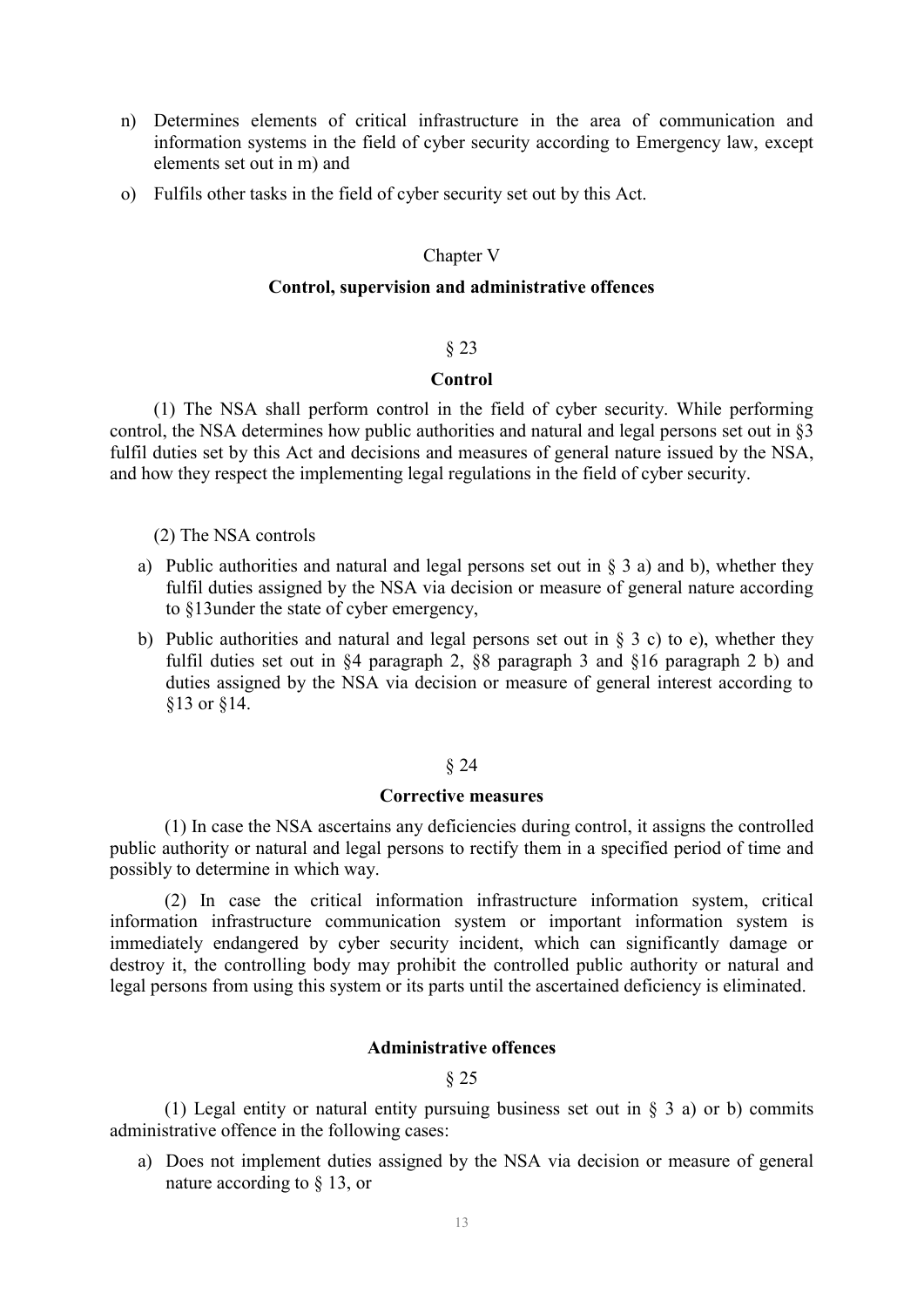b) Does not fulfil some of the obligations imposed by the corrective measure according to § 24.

(2) Legal entity or natural entity pursuing business set out in § 3 c) to e) commits administrative offence in the following cases:

- a) Does not implement security measures contrary to  $\S$  4 paragraph 2 or does not keep security measures record,
- b) Does not notify cyber security incident according to § 8 paragraphs 1 and 3,
- c) Does not implement duty assigned by the NSA via decision or measure of general nature according to §13 or §14,
- d) Does not notify contact details or their changes to the NSA according to  $\S$  16 paragraph 2 b) or
- e) Does not fulfil some of the obligations imposed by the corrective measure according to § 24.

(3) The penalty in case of administrative offence reaches up to:

- a) 100 000 CZK in case of administrative offence set out in paragraph 1 a) or b) or paragraph 2 a) to c) or  $e$ ),.
- b) 10 000 CZK in case of administrative offence set out in paragraph 2 d).

## §26

(1) Natural person commits offence in the case he/she does not fulfil duty set out in §10 paragraph 1.

(2) The penalty for the offence set out in paragraph 1 is 50 000 CZK.

#### § 27

(1) Legal person is not responsible for the administrative offence in case it can prove having made every effort, which was possible to demand, to prevent the breach of the legal obligation.

(2) The responsibility of legal person for an administrative offence ceases to exist if the NSA has not launched the proceedings within 1 year from the day this offence was discovered, but no later than3 years from the day the administrative offence was committed.

(3) While determining the penalty assessment of a legal entity, the gravity of the administrative offence shall be taken into account, especially the way of its committing and the consequences and circumstances of its committing.

(4) Administrative offences set out by this Act shall be debated by the NSA.

(5) Responsibility for actions during the natural person's entrepreneurship or in direct connection with it is regulated by provisions on responsibilities and legal person's penalty of this Act.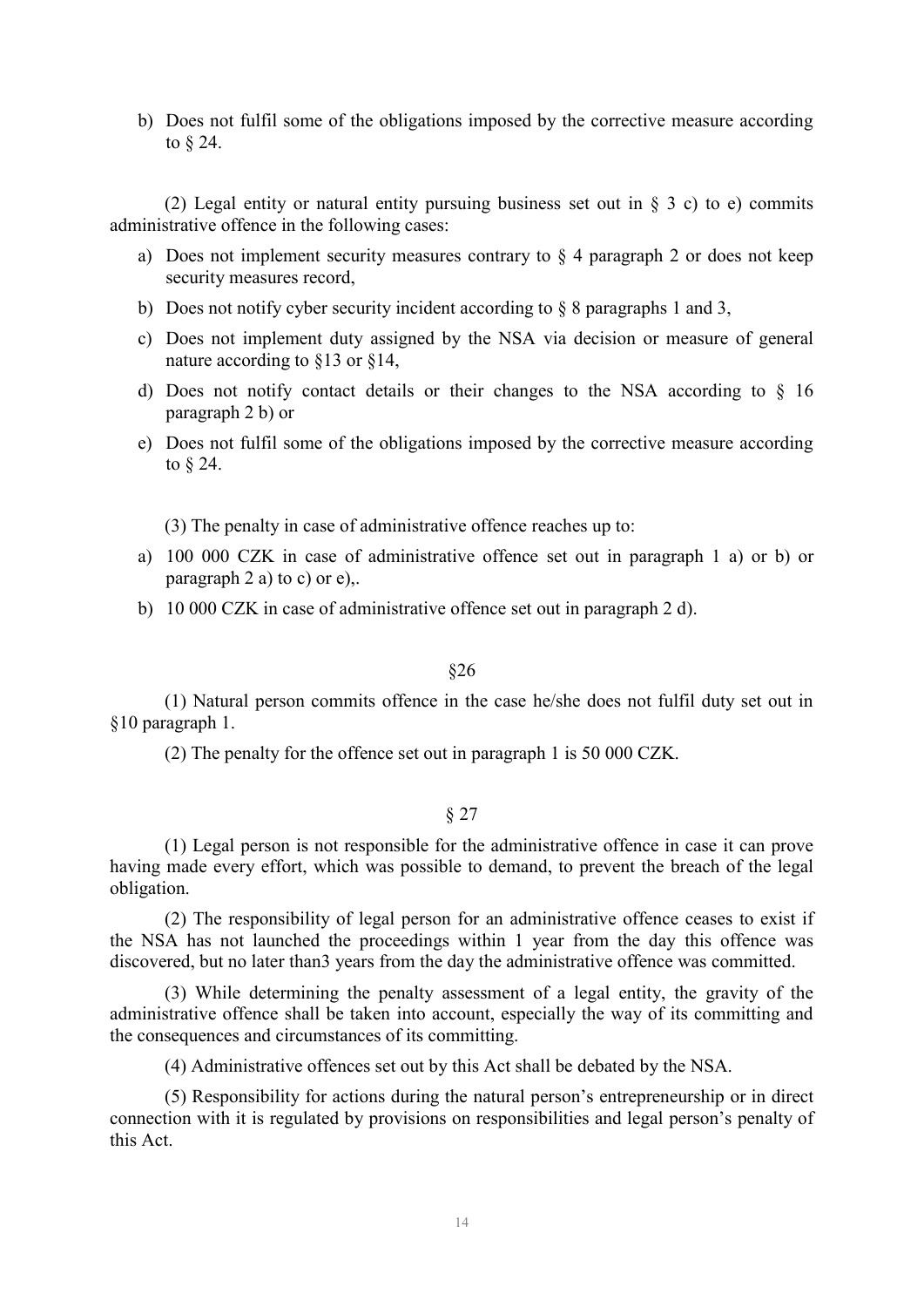(6) The penalties shall be collected by the NSA. The income from these penalties shall be public revenue.

(7) The penalty is due 30 days from the day of entering into force of the decision of its imposition.

# Chapter VI

## **Final provisions**

#### § 28

## **Enabling provisions**

(1) The NSA and the Ministry of Interior shall stipulate important information systems and their determinative criteria according to §6 d) by the implementing legal regulation.

(2) The NSA shall stipulate by the implementing legal regulation the following:

- a) Content and structure of the security documentation, content of security measures and extent of security measures according to§6 a) to c),
- b) Types and categories of cyber security incidents and requirements and form of cyber security incident report according to 8§ paragraph 4,
- c) Requirements on implementation and result of a reactive measure notice according to § 13 paragraph 6,
- d) Contact details notice template and its form according to §16 paragraph 6.

# **Transitional provisions**

## § 29

(1) Public authorities and natural and legal persons set out in § 3 a) and b) shall notify contact details according to § 16 within 30 days from entering into force of this Act.

(2) Public authorities and natural and legal persons set out in § 3 b) are obliged to implement duty set out in §8 paragraph 1 and 2no later than 1 year from entering into force of this Act.

§ 30

Public authorities and natural and legal persons set out in § 3 c) and d) are obliged to

- a) Notify contact details according to § 16 within 30 days from the day of determination of their information system or communication system as critical information infrastructure,
- b) Fulfil duty set out in § 8 paragraph 1 and 3 no later than 1 year from the day of determination of their information system or communication system as critical information infrastructure at the latest and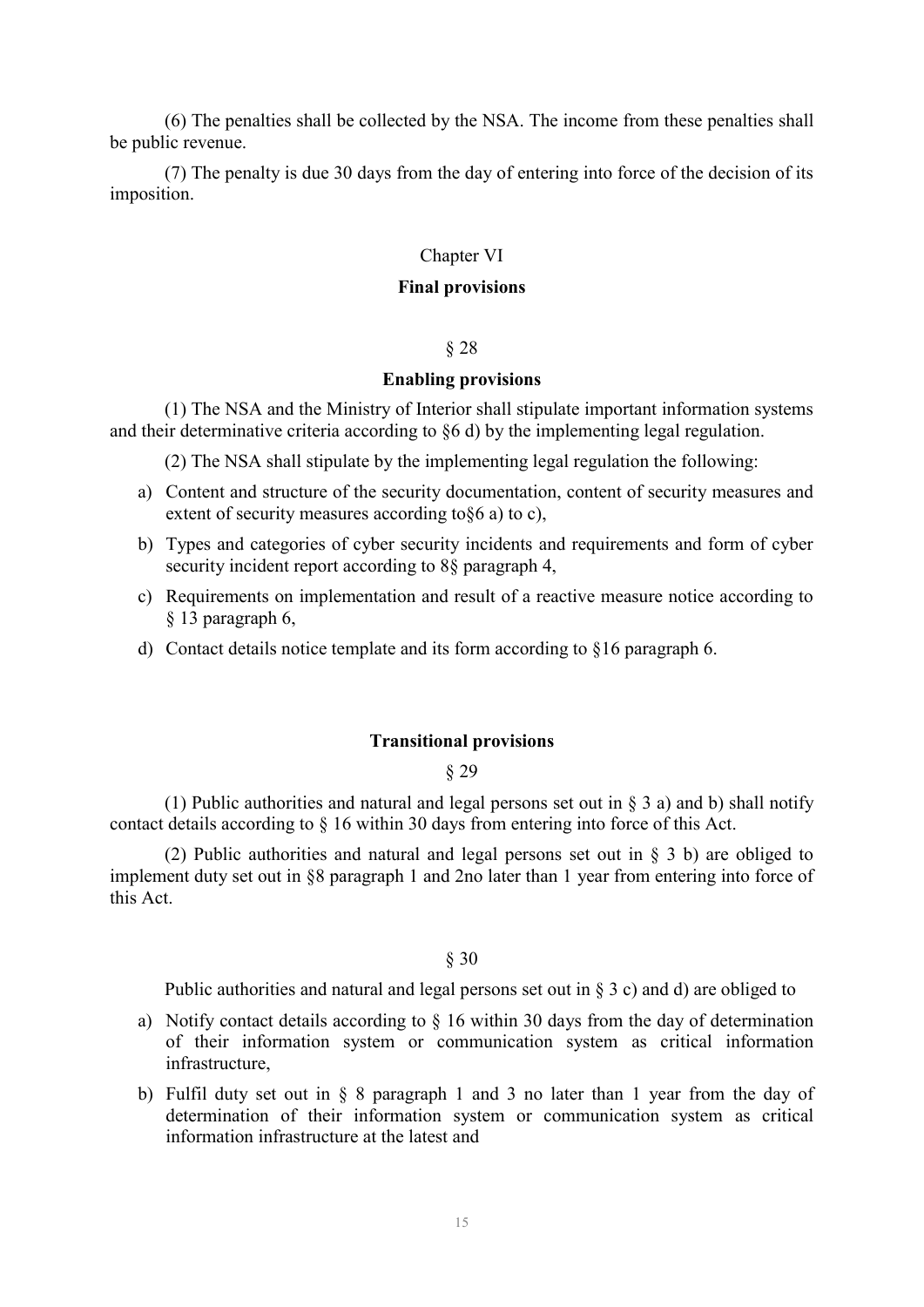c) Implement security measures according to  $\S 4$  paragraph 2 within 1 year from the day of determination of their information system or communication system as critical information infrastructure.

# § 31

Public authorities and natural and legal persons set out in  $\S$  3 e) are obliged to

- a) Notify contact details according to § 16 within 30 days from the day of fulfilment of determinative criteria of the important information system,
- b) Implement duties set out in § 8 paragraph 1 and 3 no later than 1 year from the day of fulfilment of determinative criteria of the important information system and
- c) Implement security measures according to  $\S 4$  paragraph 2 within 1 year from the day of fulfilment of determinative criteria of the important information system.

#### § 32

Until the time when a public-law contract concluded according to  $\S$  19 comes into force, the activity of the National CERT shall be performed by the entity, which carried out activities that are to be carried out by the national CERT according to this Act before this Act entered into force, for no longer than 2 years from the day of entering into force of this Act.

#### § 33

#### **Common provisions**

(1) This Act refers only to information or communication systems of intelligence services, which fulfil conditions for determination of critical information infrastructure, as set out in § 12 and § 16; the provision § 4 applies to such systems proportionately and the NSA does not propose these as elements of critical infrastructure according to § 22 paragraph 2 m).

(2) This Act applies to information system of the Police of the Czech Republic for analytical activity in penal proceedings only within  $\S$ 12 and  $\S$ 16; the provision  $\S$  4 applies to such systems proportionately. This is not valid if this system is critical information infrastructure.

# PART TWO

## **Change of the Act on the Protection of Classified Information and Security Eligibility**

#### § 34

Act No. 412/2005 Coll., on Protection of Classified Information and Security Eligibility, as amended by Act No. 119/2007 Coll., Act No. 177/2007 Coll., Act No. 296/2007 Coll., Act No. 32/2008 Coll., Act No. 124/2008 Coll., Act No. 126/2008 Coll., Act No. 250/2008 Coll., Act No. 41/2009 Coll., Act No. 227/2009 Coll., Act No. 281/2009 Coll., Act No. 255/2011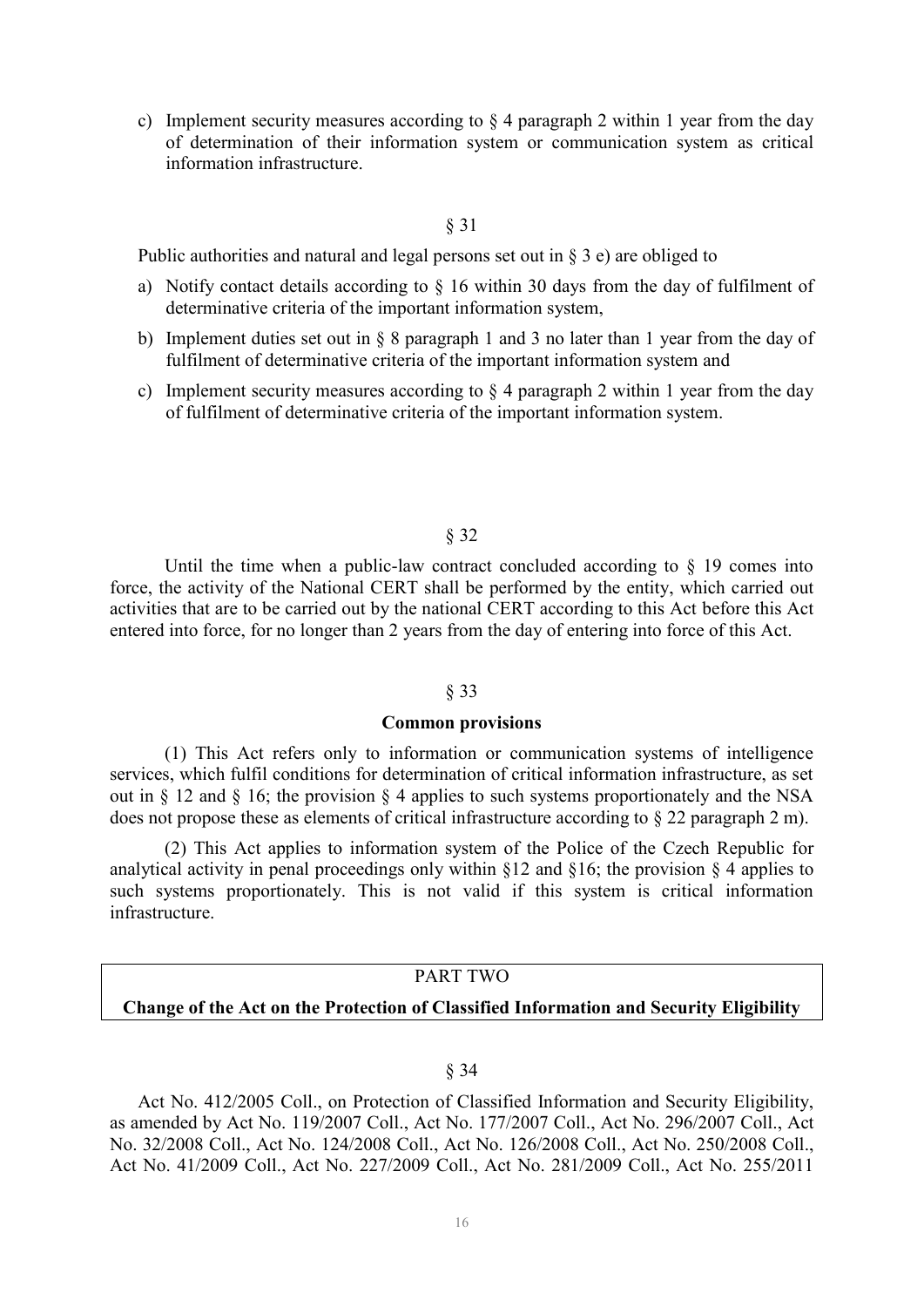Coll., Act No. 420/2011 Coll., Act No. 458/2011 Coll., Act No. 167/2012 Coll. and Act No. 303/2013 Coll., will change in the following way:

1. In § 145 at the end of paragraph 5, a full stop shall be replaced by a comma and letter f) shall be added in the following way:

"f) Following request notice about respective cyber security incidents from critical information infrastructure."

- 2. In § 146 paragraph 1, the wording "or within the administrative procedure on issuance of countermeasures according to the Act on Cyber Security" shall be inserted behind the wording "security procedure".
- 3. In § 146 paragraph 2, the wording "or according to the Act on Cyber Security" shall be inserted behind the wording "according to this Act".

# PART THREE

# **Change of the Electronic Communications Act**

# § 35

Act No. 127/2005 Coll., on Electronic Communications and on Amendment to certain related Acts (the Electronic Communications Act), as amended by Act No. 290/2005 Coll., Act No. 361/2005 Coll., Act No. 186/2006 Coll., Act No. 235/2006 Coll., Act No. 310/2006 Coll., Act No. 110/2007 Coll., Act No. 261/2007 Coll., Act No. 304/2007 Coll., Act No. 124/2008 Coll., Act No. 177/2008 Coll., Act No. 189/2008 Coll., Act No. 247/2008 Coll., Act No. 384/2008 Coll., Act No. 227/2009 Coll., Act No. 281/2009 Coll., Act No. 153/2010 Coll., Constitutional Court judgement promulgated under No. 94/2011 Coll., Act No. 137/2011 Coll., Act No. 341/2011 Coll., Act No. 375/2011 Coll., Act No. 420/2011 Coll., Act No. 457/2011 Coll., Act No. 458/2011 Coll., Act No. 468/2011 Coll., Act No. 18/2012 Coll., Act No. 19/2012 Coll., Act No. 142/2012 Coll., Act No. 167/2012 Coll., Act No. 273/2012 Coll., Act No. 214/2013 Coll. and Act No. 303/2013 Sb. will change in the following way:

1. In § 89 paragraph 4 shall be added, including footnote No. 62:

1

...(4) Entrepreneur administrating a public communication network or providing publicly accessible electronic communications service is obliged, on the participant's request free of charge and in the form enabling further electronic data processing, to provide operational and localization data, available on the basis of this Act, in case when the participant was not able to collect or save them because of his/her device failure in consequence of a cyber security incident<sup>5</sup>. The entrepreneur shall transmit the

 $5 \S$  7 paragraph 2 of the Act No. .../2014 Coll., on Cyber Security and on Amendment to related Acts (Act on Cyber Security)."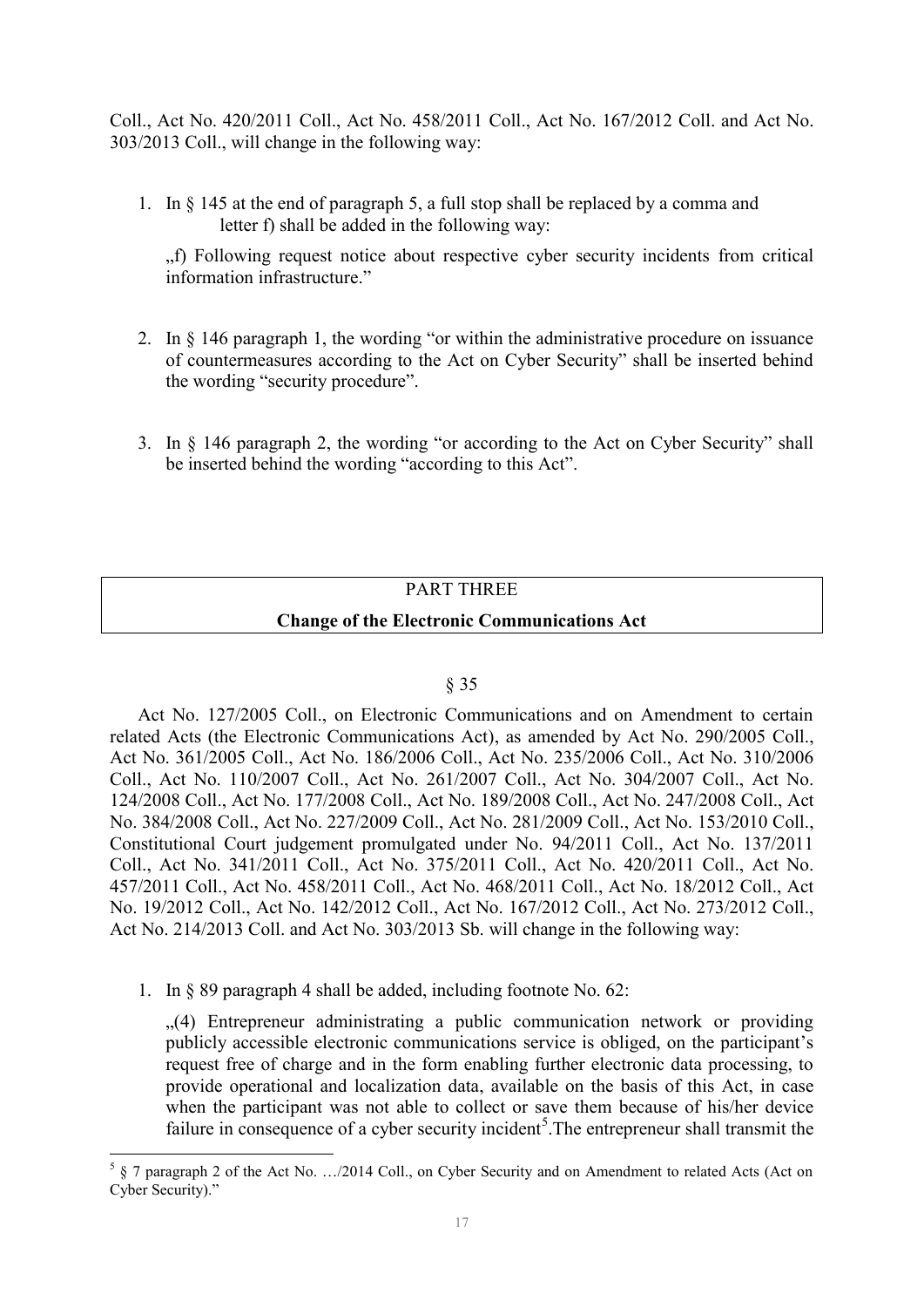data, if technically possible, immediately, however, no later than 3 days from the day of the delivery of the request or in the case of an ongoing communication from the day of its realization.

- 2. In § 118 paragraph 14 y) the word "or" shall be cancelled.
- 3. In § 118 at the end of paragraph 14 a full stop shall be replaced by the word "or" and letter ad) shall be added:

 $\alpha$  ad) contrary to  $\delta$  89 paragraph 4 does not provide data or provides them late."

4. In § 118 paragraph 22 a), the word "or" shall be replaced by a comma and at the end of the text of 22 a) the wording "or of the paragraph 14 letter ad)"shall be added.

# PART FOUR

# **Change of the Act on Freedom of Information**

# § 36

In § 11 paragraph 4 of the Act No. 106/1999 Coll., on Freedom of Information, as amended by the Act No. 61/2006 Coll. the full stop at the end of the letter e) shall be replaced by a comma, and the letter f) shall be added as follows:

"f) data kept in the evidence of incidents according to the Act on Cyber security, from which it was possible to identify public authority or person, who announced the security incident or whose providing would endanger efficiency of reactive or protective measure according to the Act on Cyber security."

# PART FIVE **Change of the Act on Radio and Television Broadcasting**

# § 37

In § 32 paragraph 1 k) of the Act No. 231/2001 Coll. on Radio and Television Broadcasting and on Amendment to Other Act, as amended by the Act No. 274/2003 Coll., the words "state of cyber emergency" are added behind the words "state of war."